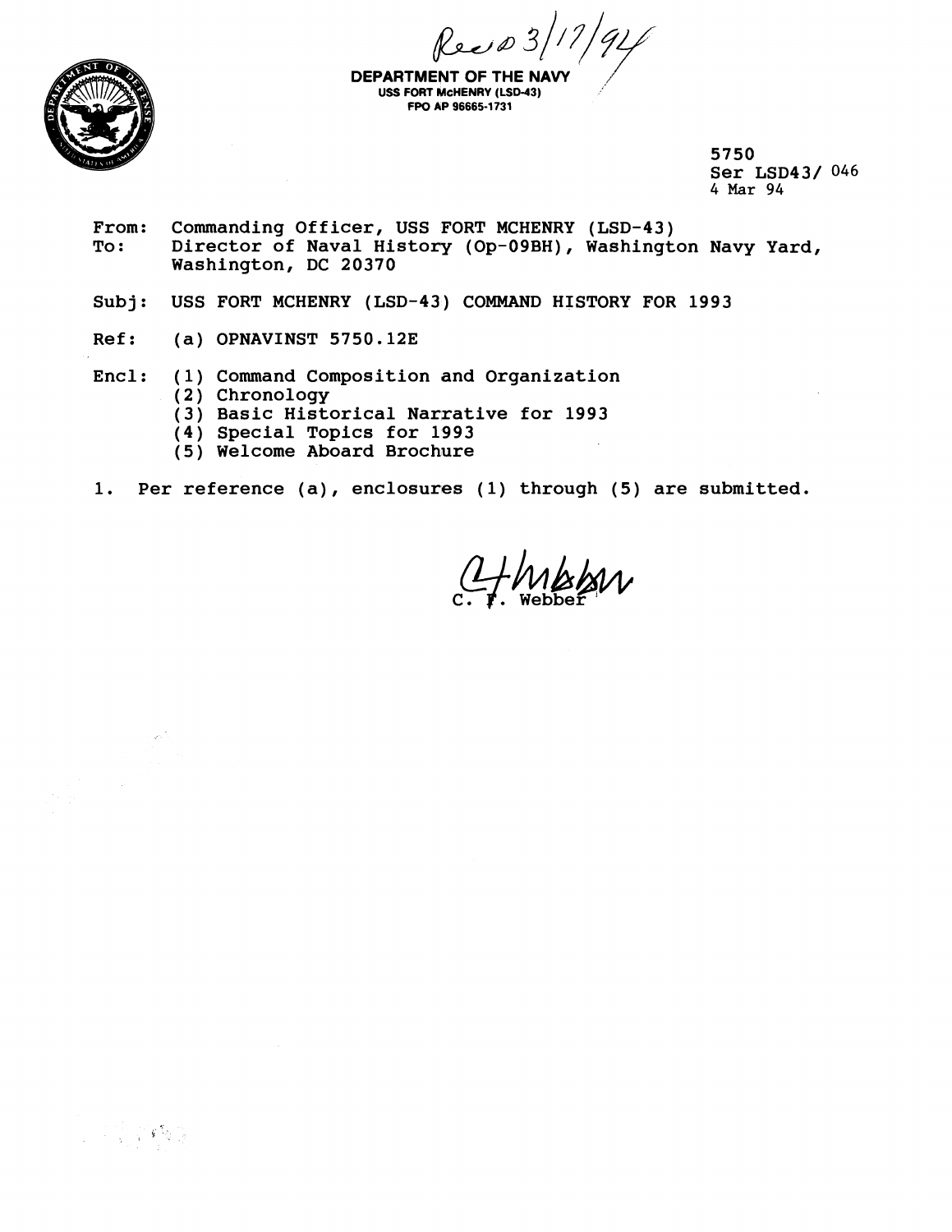## **COMMAND COMPOSITION AND ORGANIZATION**

**1. MISSION:** USS FORT MCHENRY's mission is to transport United States Marines with their combat equipment to designated areas around the world and to launch and support assault landing craft (primarily Air Cushion Landing Craft--(LCAC)) and helicopters during amphibious operations against a hostile shore.

FORT MCHENRY accomplishes her mission through use of a well deck and flight deck. After leaving the ship, helicopters and landing craft are directed towards the shore by the ship's Combat Information Center.

- **2. ORGANIZATION STRUCTURE:** COMNAVSURFPAC COMPHIBRON SEVEN US6 FORT MCHENRY
- **3. COMMANDING OFFICER:** Commander Charles **F.** Webber
- **4. HOMEPORT:** San Diego, California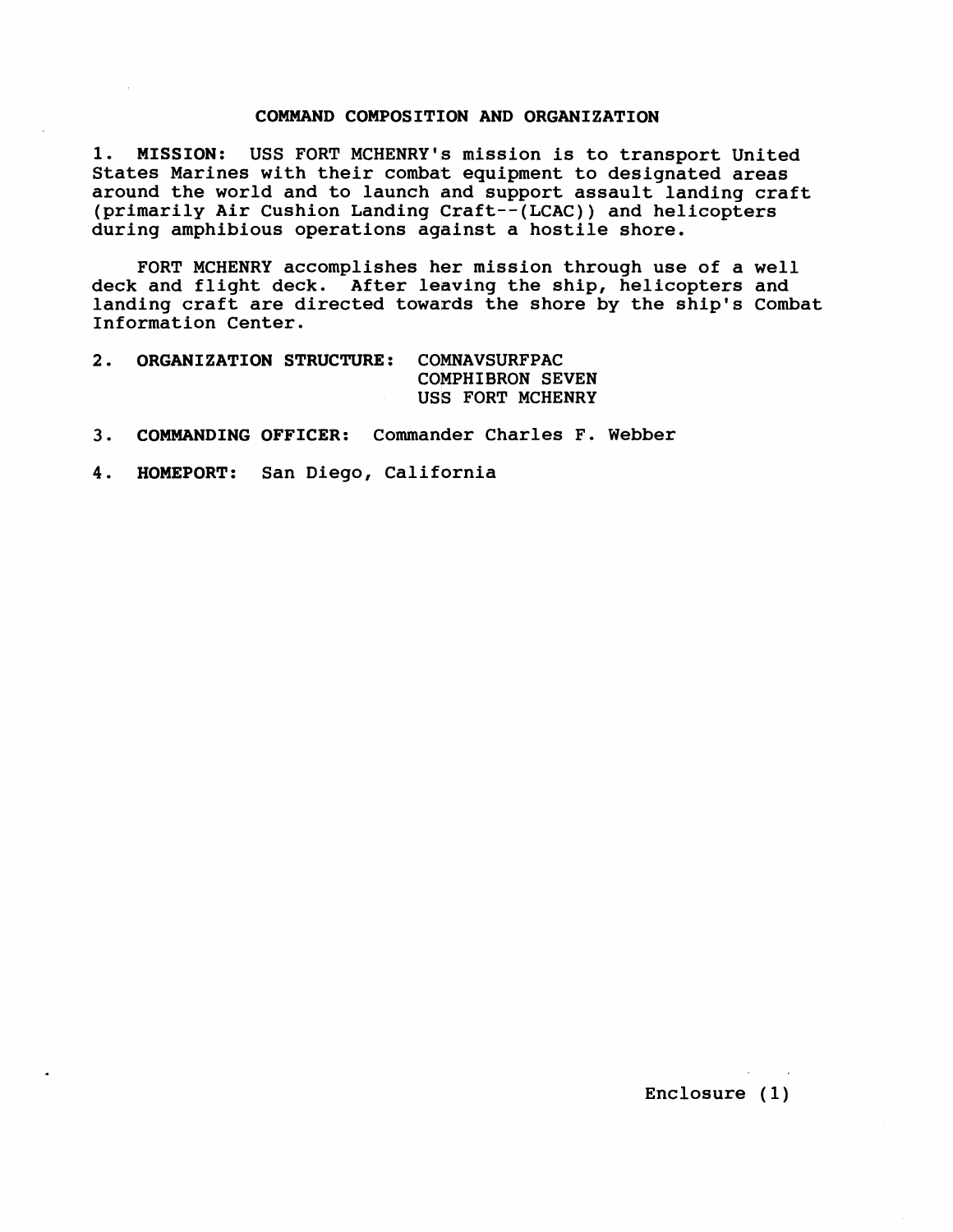**CHRONOLOGY** 

| $01$ Jan - 22 Mar | DPMA National Steel and<br>Shipbuilding, San Diego CA                                         |
|-------------------|-----------------------------------------------------------------------------------------------|
| $23 - 25$ Mar     | Light Off Examination                                                                         |
| $31$ Mar - 02 Apr | Sea Trials                                                                                    |
| $13 - 17$ May     | Exercise Bell Thunder 93                                                                      |
| $27 - 28$ May     | Command Assessment of Readiness<br>and Training (CART 2A)                                     |
| $09$ Jun          | CDR Charles F. Webber relieves CDR<br>Thomas J. Anderson as Commanding<br>Officer             |
| $12 - 30$ Jul     | Tailored Ship's Training<br>Availability (TSTA I)                                             |
| 30 Aug $-10$ Sep  | Tailored Ship's Training<br>Availability (TSTA II)                                            |
| $27$ Sep - 01 Oct | Tailored Ship's Training<br>Availability (TSTA III)                                           |
| $05 - 08$ Oct     | Senior Officer Shipboard Material<br>Readiness Course (SOSMRC)                                |
| $27$ Oct - 03 Nov | Operational Propulsion Plant<br>Examination Preparations                                      |
| $08 - 10$ Nov     | Operational Propulsion Plant<br>Examination (OPPE)                                            |
| 12 Nov            | Depart San Diego to perform<br>administrative lift of five LCAC's<br>from Panama City Florida |
| $12 - 19$ Nov     | ENR Panama Canal                                                                              |
| 19 Nov            | Northbound transit of Panama Canal                                                            |
| $20 - 26$ Nov     | ENR New Orleans, LA                                                                           |
| $26 - 29$ Nov     | IPT New Orleans, LA                                                                           |
| $30$ Nov - 05 Dec | ENR Panama Canal                                                                              |
| 06 Dec            | Southbound transit of Panama Canal                                                            |
| $07 - 16$ Dec     | ENR San Diego, CA                                                                             |
| $17 - 31$ Dec     | Holiday leave periods                                                                         |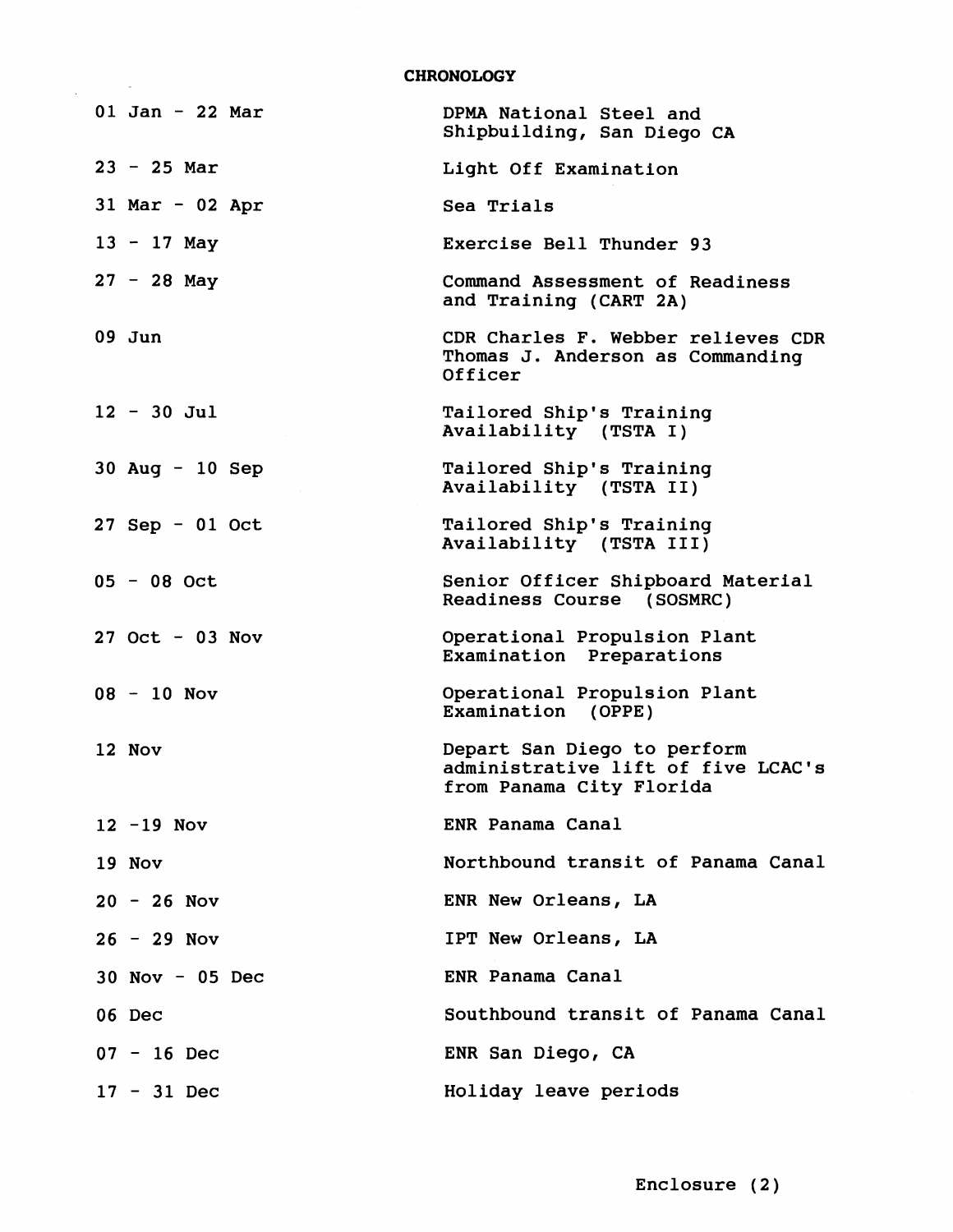## **BASIC HISTORICAL NARRATIVE**

USS FORT MCHENRY entered 1993 moored at National Steel and Shipbuilding Company, San Diego CA. Significant events of 1993 included :

- 01 Jan-22 Mar Despite a four week delay caused by striking employees, FORT MCHENRY completed a Drydocking Phased Maintenance Availability (DPMA) at National Steel and Shipbuilding Company, San Diego CA.
- 23-25 Mar Following DPMA FORT MCHENRY successfully completed a Light Off Examination conducted by the CINCPACFLT Propulsion Examining Board.
- 03 Mar While independently steaming in the Southern California operational area, FORT MCHENRY experienced a major casualty to 1A Main propulsion Diesel Engine. The subsequent inspection revealed several items left inside the turbo charger inlet during DPMA.
- 13-17 May FORT MCHENRY embarked several units from EOD Mobile Unit One, seal teams, and Marine Mammal Mk V system to participate in Exercise Bell Thunder 93.
- 09 Jun CDR Charles F. Webber relieved CDR Thomas J. Anderson as Commanding Officer.
- 12-30 Jul FORT MCHENRY began the organic phase of the Tailored Ship Training Availability. Training teams drilled the entire crew in the first phase of the training cycle.
- 30 Aug-10 Sep FORT MCHENRY began the second phase of the Tailored Ship Training Availability.
- 27 Sep-01 Oct FORT MCHENRY conducted the third phase of the Tailored Ship's Training Availability. Emphasis during this period was on engineering casualty control in preparation for the Operational Propulsion Plant Exam.(OPPE)
- 09-10 Nov FORT MCHENRY successfully completed OPPE.

Enclosure (3)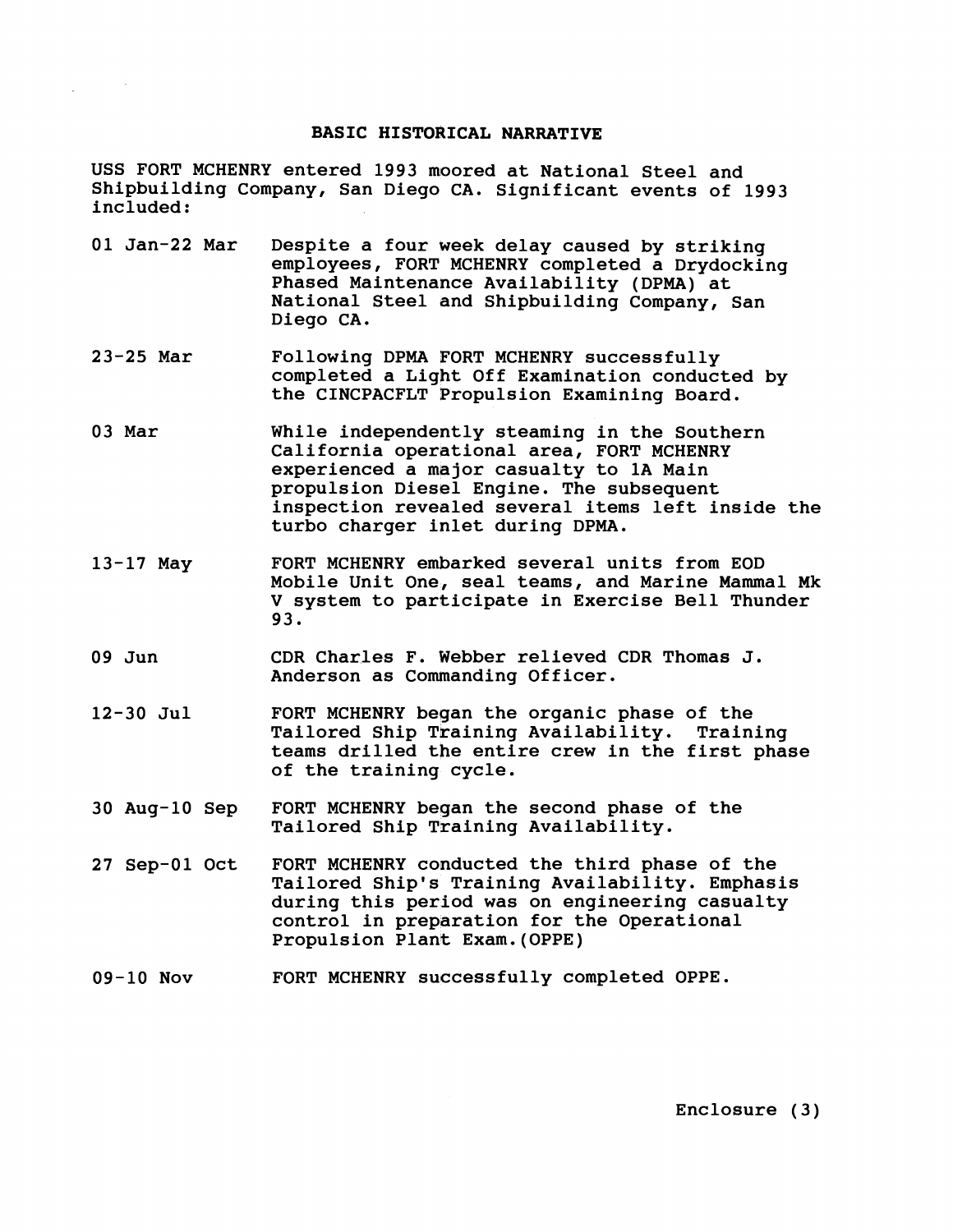- 12 Nov FORT MCHENRY departed San Diego to perform an administrative lift of five new LCAC from Panama City Florida. This trip marked the initiation of a vigorous Women-at-Sea training program. Sixteen women were embarked for the five week trip to learn about shipboard evolutions and gain experience from shipboard life.
- 19 Nov FORT MCHENRY completed its first ever transit of the Panama Canal, transitting northbound to the Atlantic Ocean.
- 06 Dec Following a port visit to New Orleans, LA, and the embarkation of five LCAC at Panama City FL, FORT MCHENRY transits southbound through the Panama Canal enroute to San Diego, CA.
- 17-31 Dec Crew members enjoyed a holiday leave period.